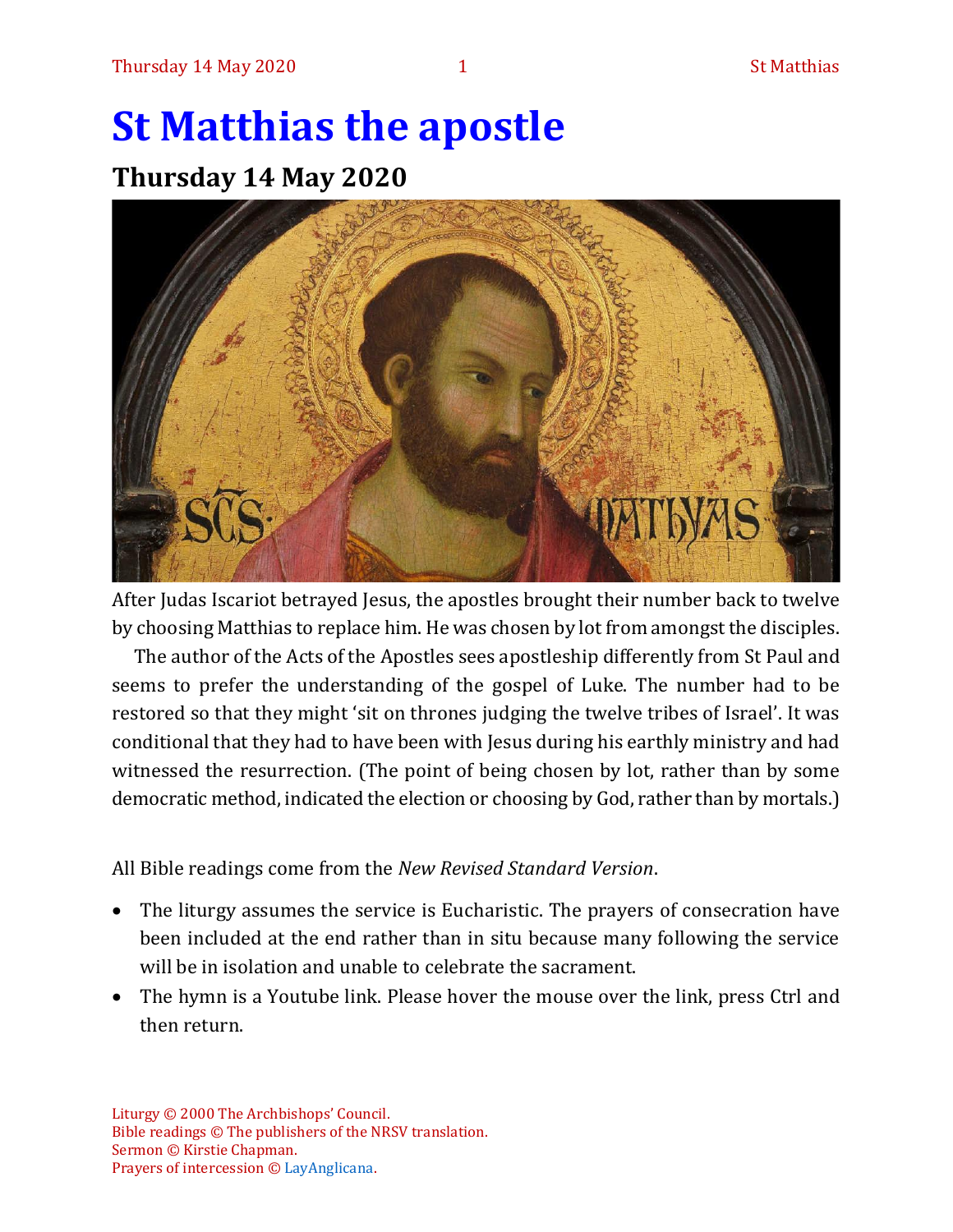HYMN **[When the saints go marching in](https://www.youtube.com/watch?v=lkNPSlQbxNc)** (please click on this link to hear the hymn)

## **The welcome**

In the name of the Father, and of the Son, and of the Holy Spirit

All **Amen.**

The Lord be with you

All **And also with you.**

## **The Preparation**

All **Almighty God, to whom all hearts are open, all desires known, and from whom no secrets are hidden: cleanse the thoughts of our hearts by the inspiration of your Holy Spirit, that we may perfectly love you, and worthily magnify your holy name; through Christ our Lord. Amen.**

Our Lord Jesus Christ said:

The first commandment is this:

'Hear, O Israel, the Lord our God is the only Lord.

You shall love the Lord your God with all your heart,

with all your soul, with all your mind,

and with all your strength.'

And the second is this: 'Love your neighbour as yourself.'

There is no other commandment greater than these.

On these two commandments hang all the law and the prophets.

#### All **Amen. Lord, have mercy.**

Christ calls us to share the heavenly banquet of his love with all the saints in earth and heaven. Therefore, knowing our unworthiness and sin, let us confess our sins in penitence and faith, firmly resolved to keep God's commandments and to live in love and peace with all.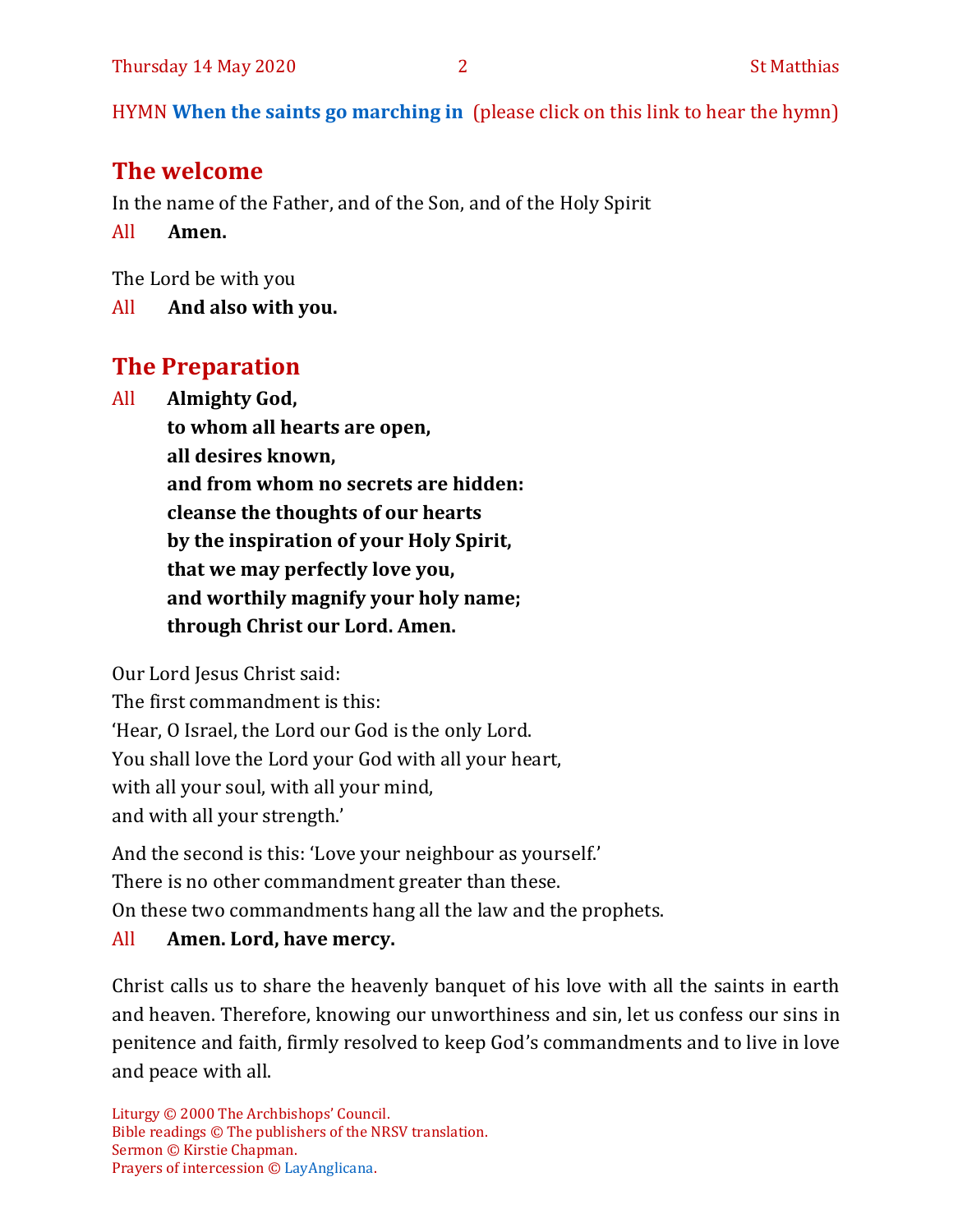All **Almighty God, our heavenly Father, we have sinned against you and against our neighbour in thought and word and deed, through negligence, through weakness, through our own deliberate fault. We are truly sorry and repent of all our sins. For the sake of your Son Jesus Christ, who died for us, forgive us all that is past and grant that we may serve you in newness of life to the glory of your name. Amen.**

Almighty God, who forgives all who truly repent, have mercy upon you, pardon and deliver you from all your sins, confirm and strengthen you in all goodness, and keep you in life eternal; through Jesus Christ our Lord.

All **Amen.**

## **The Gloria**

This version of the Gloria is sung to the tune of 'Cwm Rhondda'. Click **[here](https://www.youtube.com/watch?v=BtGhnEwY74E)** for the tune.

All **Glory be to God in Heaven, Songs of joy and peace we bring, Thankful hearts and voices raising, To creation's Lord we sing. Lord we thank you, Lord we praise you, Glory be to God our King: Glory be to God our King.**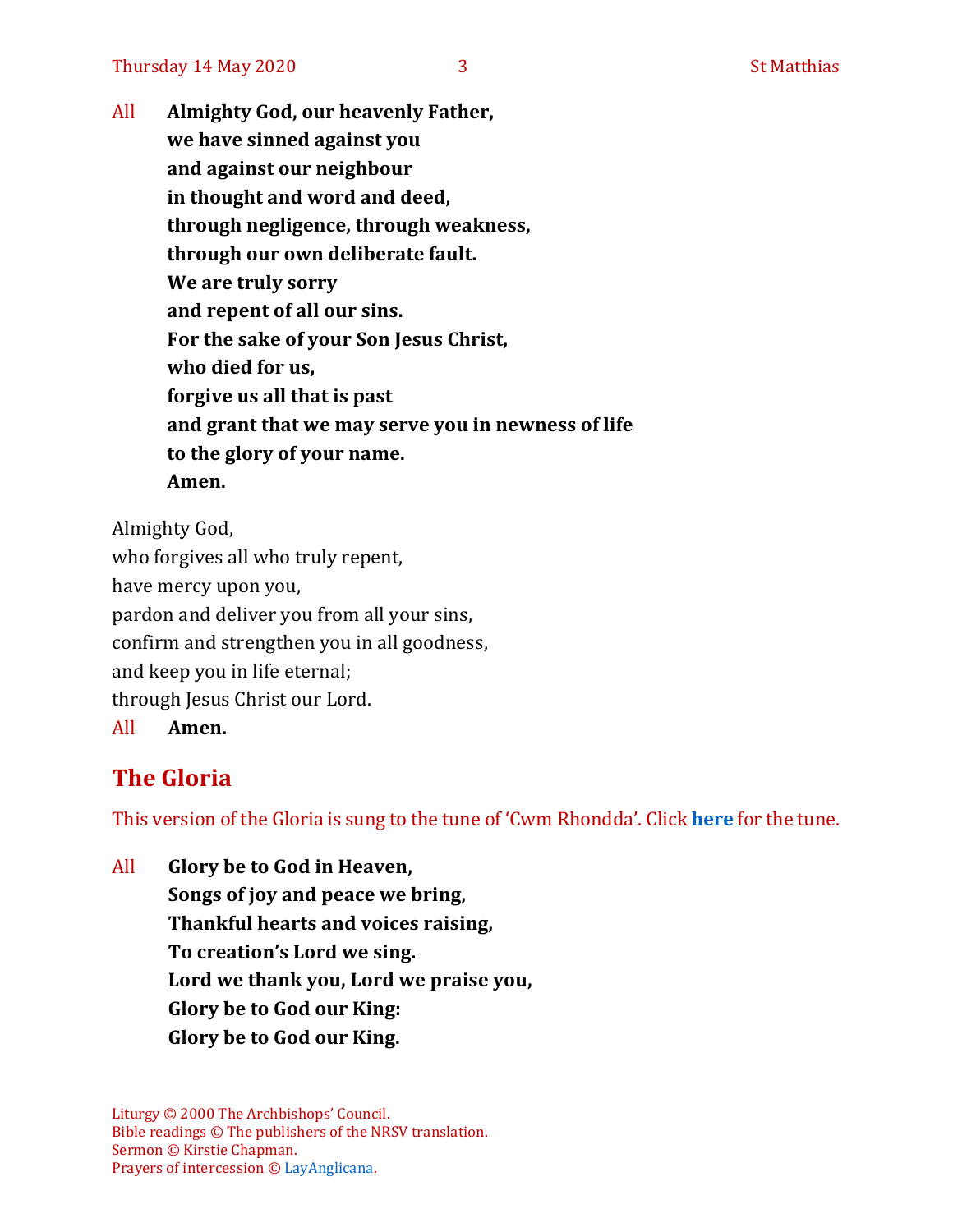**Lamb of God, who on our shoulders, Bore the load of this world's sin; Only Son of God the Father, You have brought us peace within. Lord, have mercy, Christ have mercy, Now your glorious reign begin: Now your glorious reign begin.**

**You O Son of God are Holy, You we praise with one accord. None in heav'n or earth is like you, Only you are Christ the Lord. With the Father and the Spirit, Ever worshipped and adored: Ever worshipped and adored.**

## **The Collect for St Matthias**

Almighty God, who in the place of the traitor Judas chose your faithful servant Matthias to be of the number of the Twelve: preserve your Church from false apostles and, by the ministry of faithful pastors and teachers, keep us steadfast in your truth; through Jesus Christ your Son our Lord, who is alive and reigns with you, in the unity of the Holy Spirit, one God, now and for ever. All **Amen.**

#### **First reading**

A reading from the Acts of the Apostles.

In those days Peter stood up among the believers (together the crowd numbered about one hundred and twenty persons) and said, 'Friends, the scripture had to be fulfilled, which the Holy Spirit through David foretold concerning Judas, who became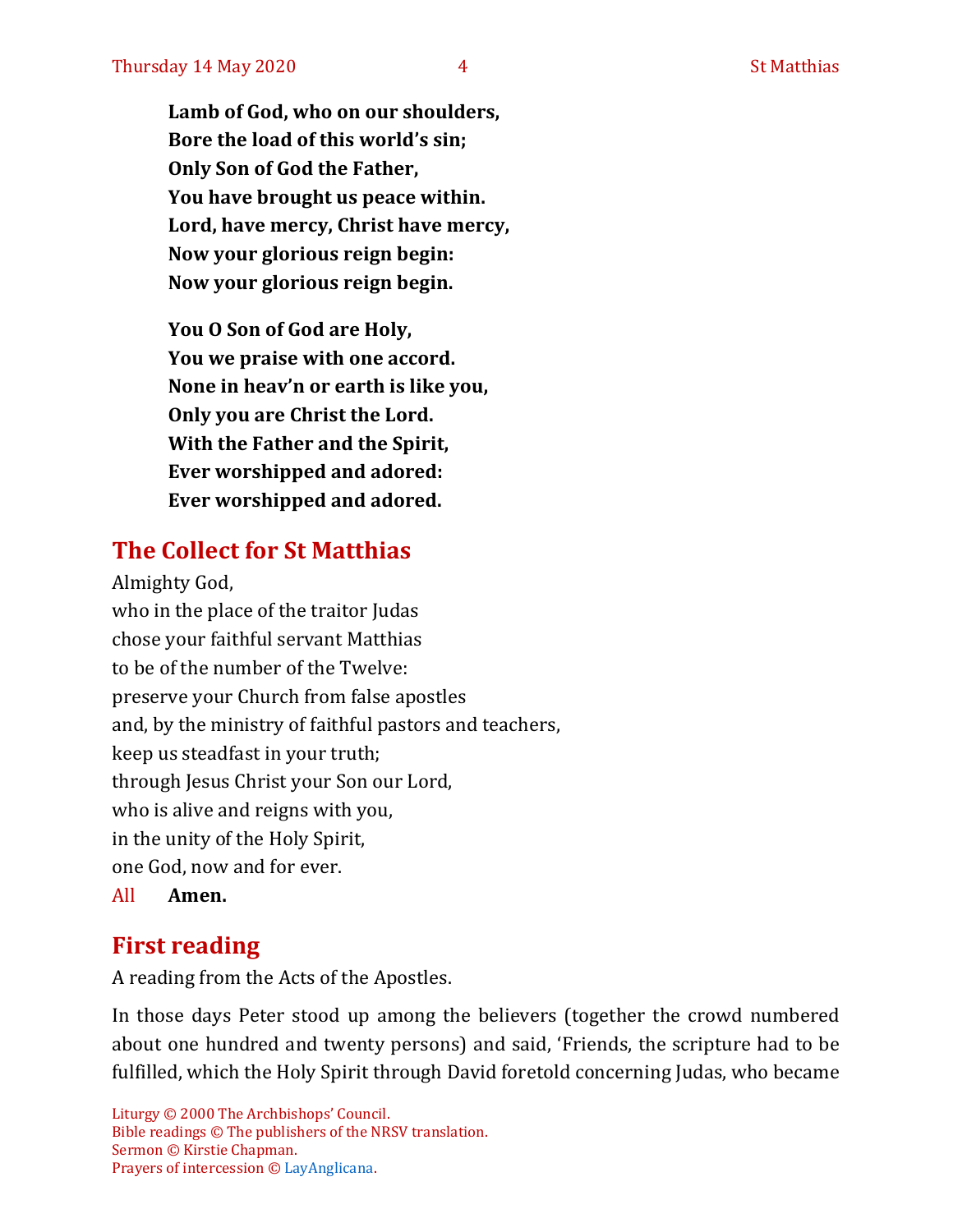a guide for those who arrested Jesus—for he was numbered among us and was allotted his share in this ministry.' (Now this man acquired a field with the reward of his wickedness; and falling headlong, he burst open in the middle and all his bowels gushed out. This became known to all the residents of Jerusalem, so that the field was called in their language *Hakeldama*, that is, Field of Blood.) 'For it is written in the book of Psalms, "Let his homestead become desolate, and let there be no one to live in it"; and "Let another take his position of overseer." So one of the men who have accompanied us during all the time that the Lord Jesus went in and out among us, beginning from the baptism of John until the day when he was taken up from us—one of these must become a witness with us to his resurrection.'

So they proposed two, Joseph called Barsabbas, who was also known as Justus, and Matthias. Then they prayed and said, 'Lord, you know everyone's heart. Show us which one of these two you have chosen to take the place in this ministry and apostleship from which Judas turned aside to go to his own place.' And they cast lots for them, and the lot fell on Matthias; and he was added to the eleven apostles. *Acts 1:15–26*

This is the Word of the Lord

All **Thanks be to God.**

#### **Second reading**

A reading from the St Paul's First Letter of Paul to the Corinthians.

Think of us in this way, as servants of Christ and stewards of God's mysteries. Moreover, it is required of stewards that they be found trustworthy. But with me it is a very small thing that I should be judged by you or by any human court. I do not even judge myself. I am not aware of anything against myself, but I am not thereby acquitted. It is the Lord who judges me. Therefore do not pronounce judgement before the time, before the Lord comes, who will bring to light the things now hidden in darkness and will disclose the purposes of the heart. Then each one will receive commendation from God. I have applied all this to Apollos and myself for your benefit, brothers and sisters, so that you may learn through us the meaning of the saying, 'Nothing beyond what is written,' so that none of you will be puffed up in favour of one against another. For who sees anything different in you? What do you have that you did not receive? And if you received it, why do you boast as if it were not a gift? *1 Corinthians 4:1–7*

This is the Word of the Lord

#### All **Thanks be to God.**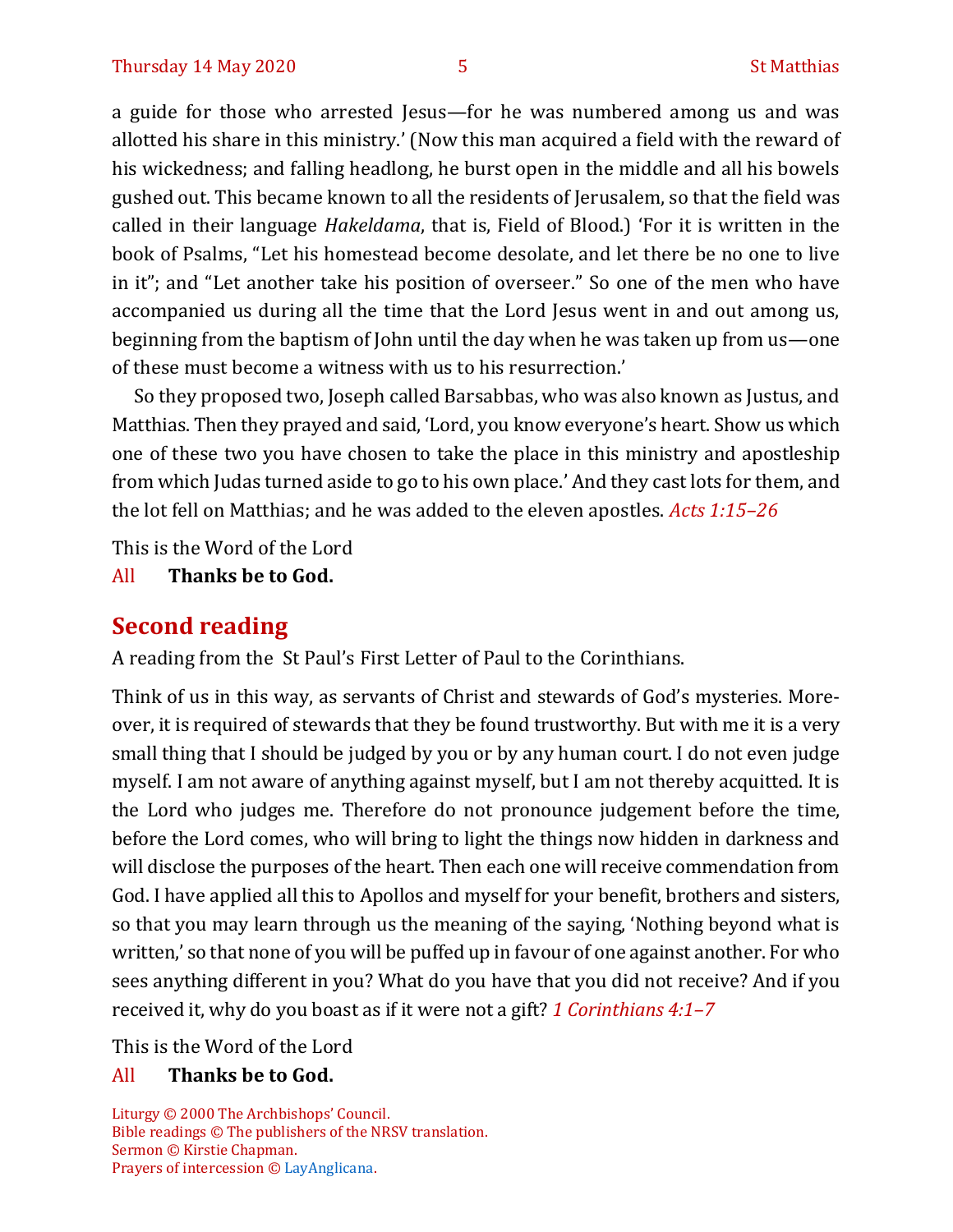#### **Gospel reading**

Hear the Gospel of our Lord Jesus Christ according to John

#### All **Glory to you O Lord.**

Jesus said to his disciples, 'As the Father has loved me, so I have loved you; abide in my love. If you keep my commandments, you will abide in my love, just as I have kept my Father's commandments and abide in his love. I have said these things to you so that my joy may be in you, and that your joy may be complete.

'This is my commandment, that you love one another as I have loved you. No one has greater love than this, to lay down one's life for one's friends. You are my friends if you do what I command you. I do not call you servants any longer, because the servant does not know what the master is doing; but I have called you friends, because I have made known to you everything that I have heard from my Father. You did not choose me but I chose you. And I appointed you to go and bear fruit, fruit that will last, so that the Father will give you whatever you ask him in my name. I am giving you these commands so that you may love one another.' *John 15:9–17*

This is the Gospel of the Lord

All **Praise to you O Christ.** 

#### **Sermon**

Today we come together in worship to remember St Matthias who was the apostle that replaced Judas after Jesus' death and resurrection and after Judas' suicide. Although Matthias was not appointed an apostle until after Christ's death, he was clearly a friend of Jesus from before. Tradition suggests that his own Christian discipleship started quite early in Jesus' ministry, when he first followed Jesus then made a commitment and was baptised. He had faith in Jesus just as we do.

And, like us, Matthias faced life's difficulties and its hardships. Life often seems to throw everything it can at us. It gives us happiness, love, and joy but it also throws things at us that just makes us stop in our track such as heartbreak, death, depression, and so on. Pain has been present since the start of our lives, from small things like a child dropping their ice cream on the floor to being heartbroken by someone we love. It's sometimes quite hard to find the strength to carry on. I'm sure all of us feel like this at one time or another in our lives. If we're completely honest, we must acknowledge that life really isn't easy. It's often difficult to see past the pain and hurt. We question our Heavenly Father, shout at him, call him names that we wouldn't dare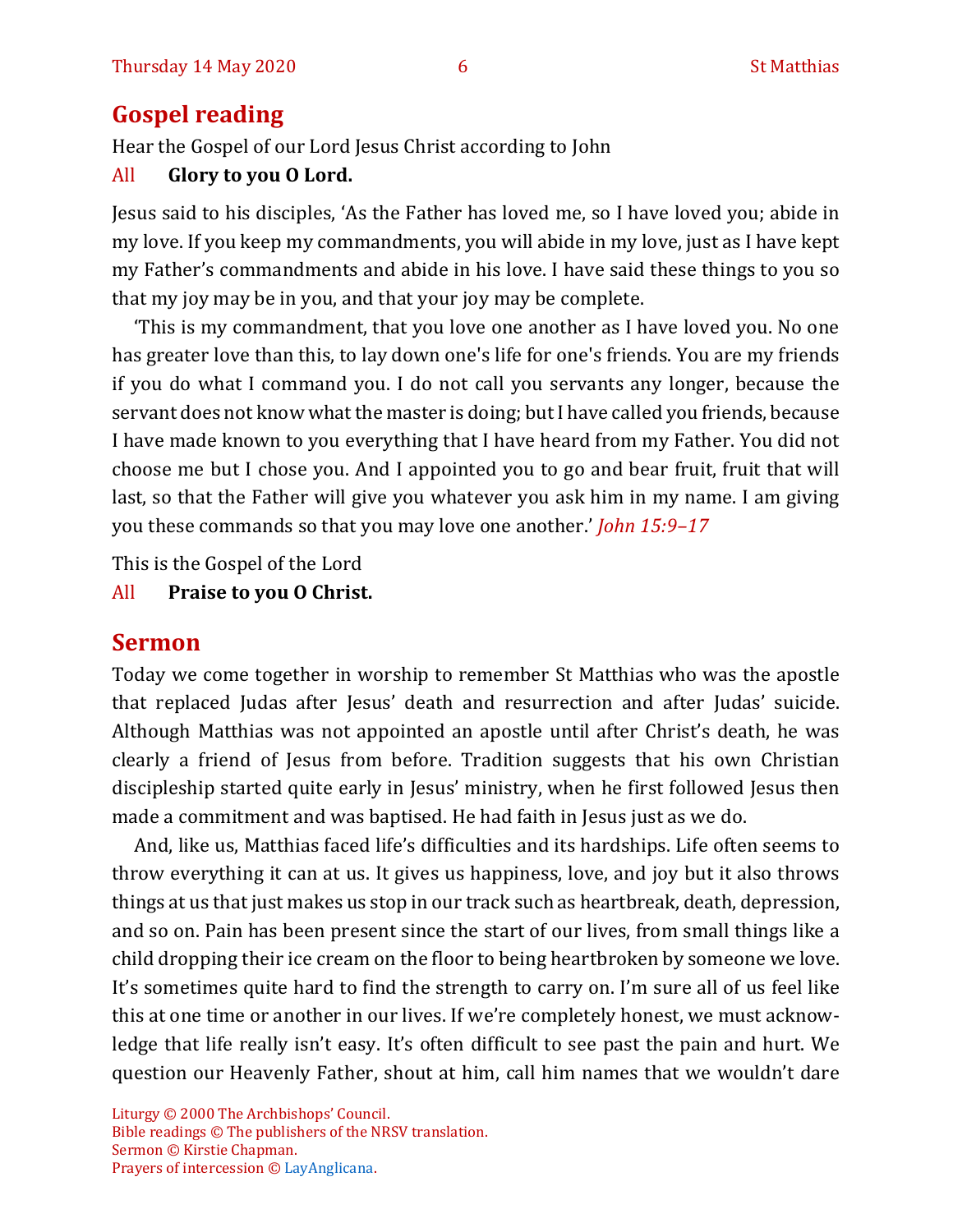repeat in public. We feel pain, sadness and loss. But we wouldn't change any of it for it strengthens our relationship with God.

In the midst of the struggle and the happiness, we need to find those things that help us fight the game of life and strive forward. For many, it's having a successful job, a fancy car, travelling the world and even finding their partner for life. But we have so much more than that: we have God! That's our reason to fight. God. We have God as our eternal life partner, our never-ending love giver, our source of pure happiness.

It's sometimes difficult to remember that we have God as our friend, our life partner, our future. We need to remind ourselves of this truth and remind each other. We need to remind ourselves that we still have one another even through these times are hard and uncertain. We are still connected by and with our love for God. For we, like St Matthias, are a part of a big family. Our faith family. No matter what we may struggle with, we have one another and we also have God. We can rejoice in His love because He will be with us forever.

Lockdown means that many of us have additional time to reflect. We can use that time to think about our past and the things that hurt us, the people that broke us or the things that we may regret from our past. We then reflect on how God guided us through difficult times. How did he save us? What did we learn about our relationship with God at that time? As we reflect, can we see God helping us *as a friend*?

God is our friend and offers us a helping hand. If it's not clear if and when he offered his friendship, we can think about those people he's put into your life. Those who have loved us unconditionally, those who saved us, those who taught us a lesson and those who we have saved and those we love. How can we better ourselves? How can we be good faithful servants? Look to the Lord, ask for his love, sorrow and forgiveness and we will have a friend forever.

My dearest friends, my brothers and sisters, I end these thoughts with a poem. It means very much to me, personally. It was first given to me by my on-earth guardian angel. A poem that saved me. It's usually attributed to Mary Fishback Powers.

#### **Footprints**

One night I dreamed a dream. As I was walking along the beach with my Lord. Across the dark sky flashed scenes from my life. For each scene, I noticed two sets of footprints in the sand, One belonging to me and one to my Lord.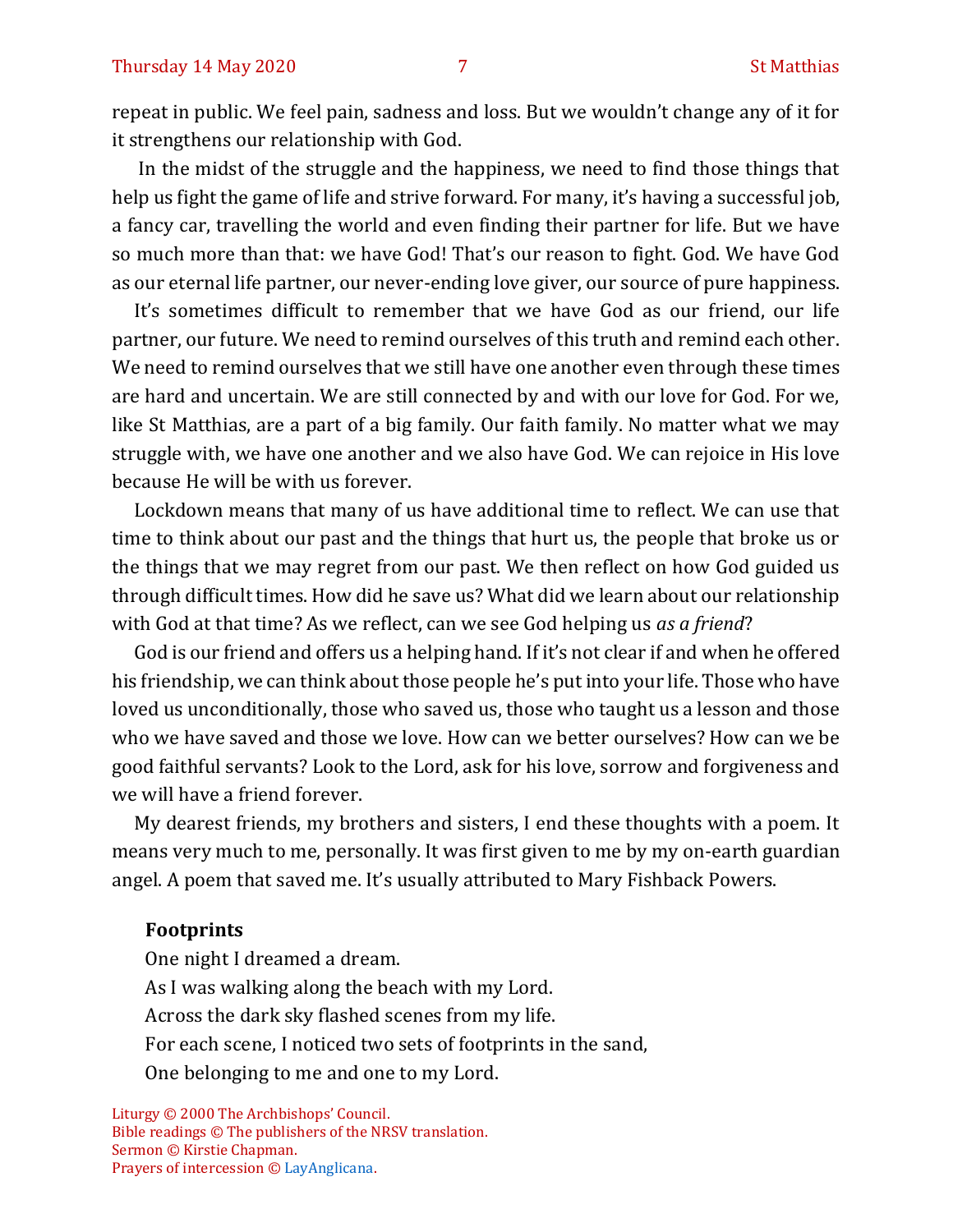After the last scene of my life flashed before me, I looked back at the footprints in the sand. I noticed that at many times along the path of my life, especially at the very lowest and saddest times, there was only one set of footprints. This really troubled me, so I asked the Lord about it. 'Lord, you said once I decided to follow you, You'd walk with me all the way. But I noticed that during the saddest and most troublesome times of my life, there was only one set of footprints. I don't understand why, when I needed You the most, You would leave me.' He whispered, 'My precious child, I love you and will never leave you Never, ever, during your trials and testings. When you saw only one set of footprints, It was then that I carried you.'

## **Prayers of intercession**

#### **The Church of Christ**

Lord, we pray for all who lead worship in your Church, for all those ordained as bishops, priests or deacons. We also pray for those who have not felt your call to be ministers in your Church but who yet have the desire to share their love for you outwardly during worship.

Draw from your disciples in the congregation a steady stream of those able to assist the priest at the altar, or to say the prayers. And may they find that, as they grow more involved in the outward celebration of your presence, they may grow also in your inward and spiritual grace.

Lord, help us like Matthias to serve you in the way you most desire from us:

#### All **In your mercy, hear our prayer.**

#### **Creation, human society, the Sovereign and those in authority**

Lord, who are the honoured guests in your tent? Who may commune with those who are lovingly embraced as the union of friends? Help us to be numbered among those who speak the truth from our hearts and do not slander with our tongues; among those who give their word to their neighbour and do not go back on their promises;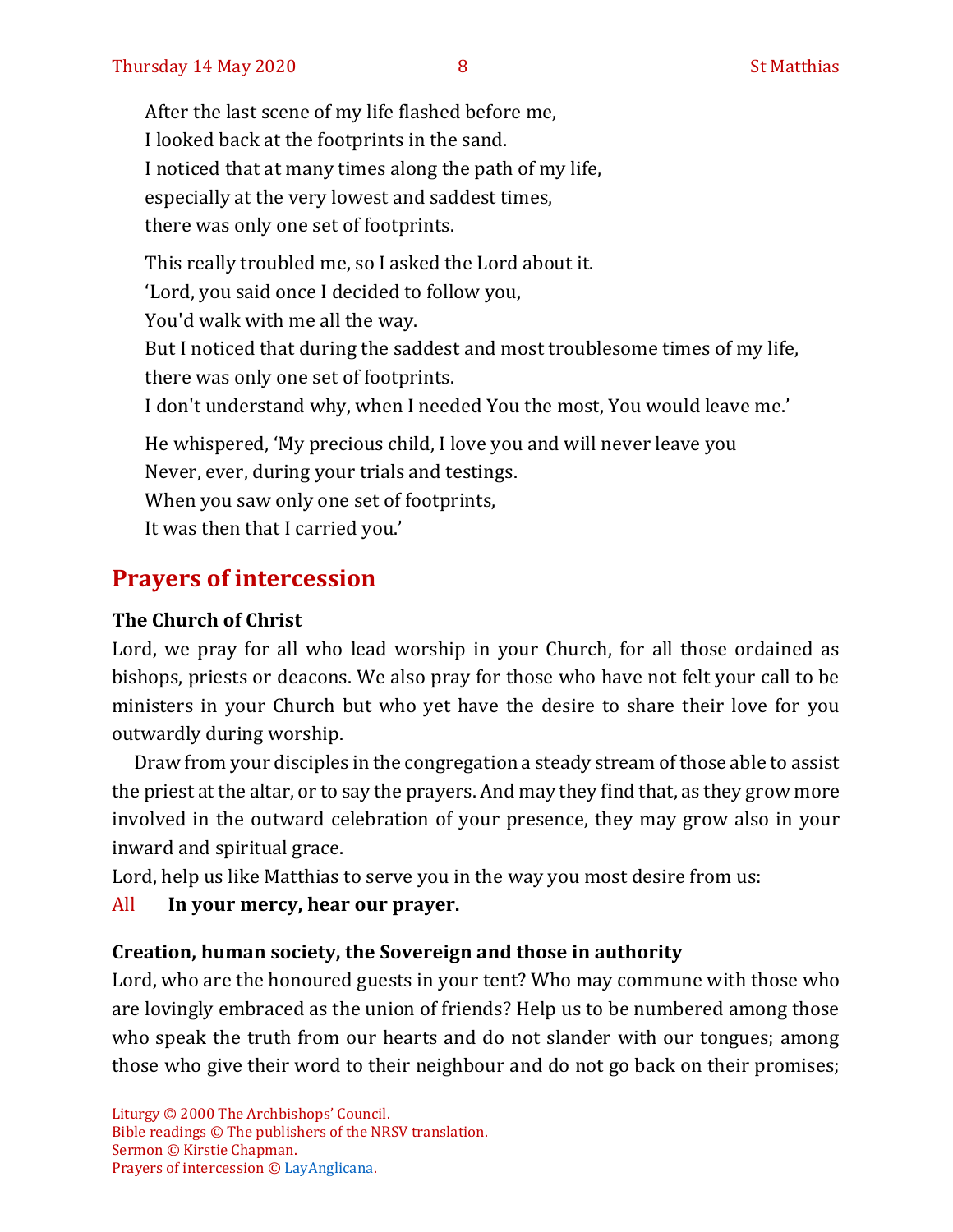among those who recognise the outcast as the one whom they need, who forgive to seventy times seven; those who depend on the mercy of God and live the highest law that is love.

Lord, help us like Matthias to serve you in the way you most desire from us:

#### All **In your mercy, hear our prayer.**

#### **The local community**

Lord, when we think there is no one in our community able to carry out a certain task, give us the grace to look again. Give us the inspiration to look at our neighbours in a new light, and to see in them the possibilities that you see. And then if the task is in accordance with your will, we ask you to inspire them, the overlooked, to offer themselves up for service.

Lord, help us like Matthias to serve you in the way you most desire from us:

#### All **In your mercy, hear our prayer.**

#### **Those who suffer**

Lord, let us not fear the suffering that may come with giving ourselves to you and acknowledging that fact to the world. We bring before you all those martyrs in the past, who suffered for their faith. We bring before you most urgently the plight of Christians in countries where they are now being persecuted to the point of violence. We ask you both to fortify them and also to soften the hearts of their enemies against them.

Lord, help us like Matthias to serve you in the way you most desire from us:

#### All **In your mercy, hear our prayer.**

#### **The communion of saints**

Lord, we thank you for all your saints of every time and place. May we be filled with the Spirit that blessed them, so that, having shared their faith on earth, we may also know their peace in your kingdom.

Lord, help us like Matthias to serve you in the way you most desire from us:

#### All **In your mercy, hear our prayer.**

Merciful Father,

All **accept these prayers for the sake of your Son, our Saviour Jesus Christ. Amen.**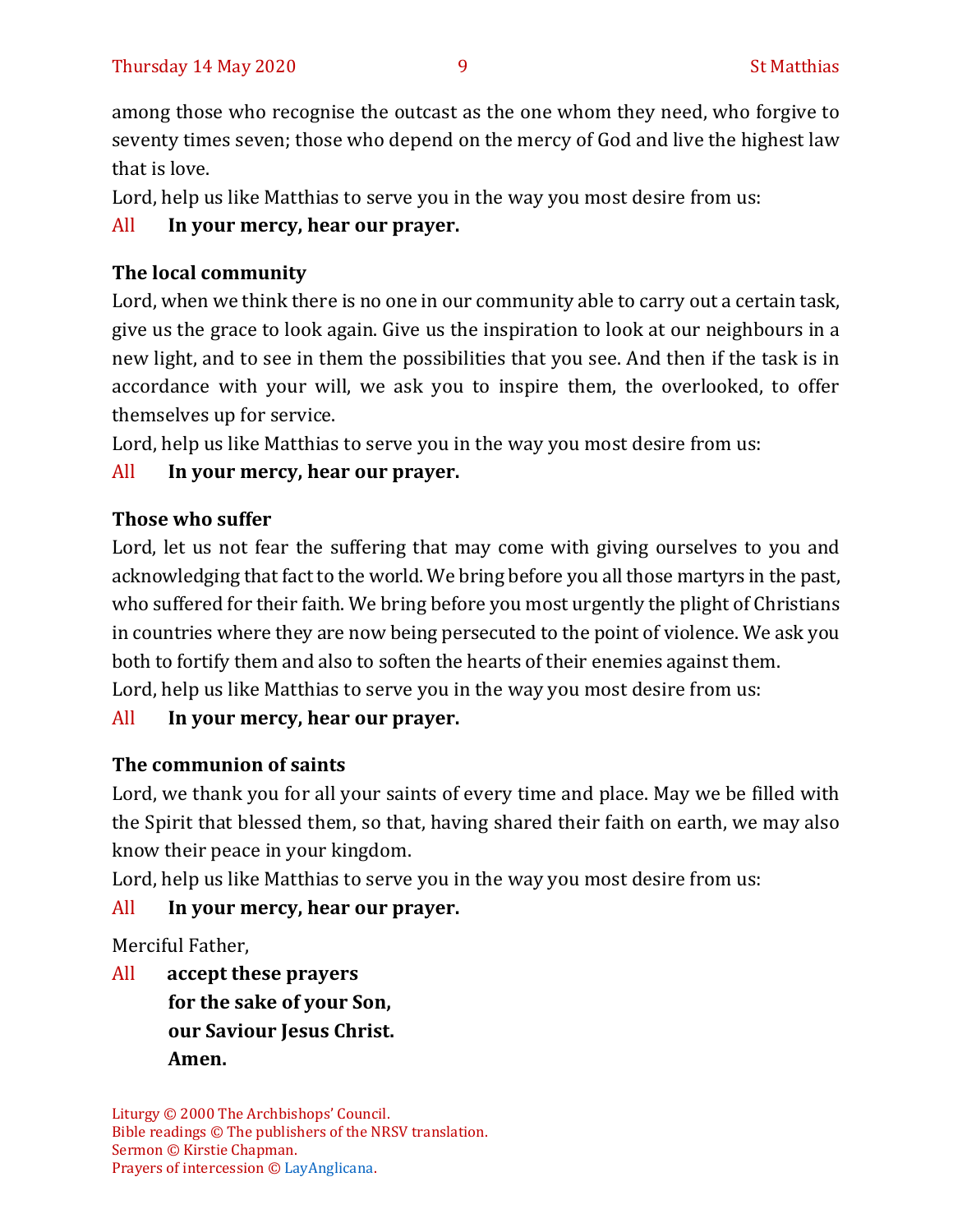## **The peace**

May the God of peace sanctify you: may he so strengthen your hearts in holiness that you may be blameless before him at the coming of our Lord Jesus with his saints.

The peace of the Lord be always with you:

#### All **And also with you.**

The liturgy of the Communion Service appears below

## The Dismissal

May Christ who makes saints of sinners, who has transformed those we remember today, raise and strengthen you that you may transform the world; and the blessing of God the Almighty: Father, Son, and Holy Spirit, be with you now and remain with you always.

#### All **Amen**

Go in peace to love and serve the Lord.

#### All **In the name of Christ. Amen.**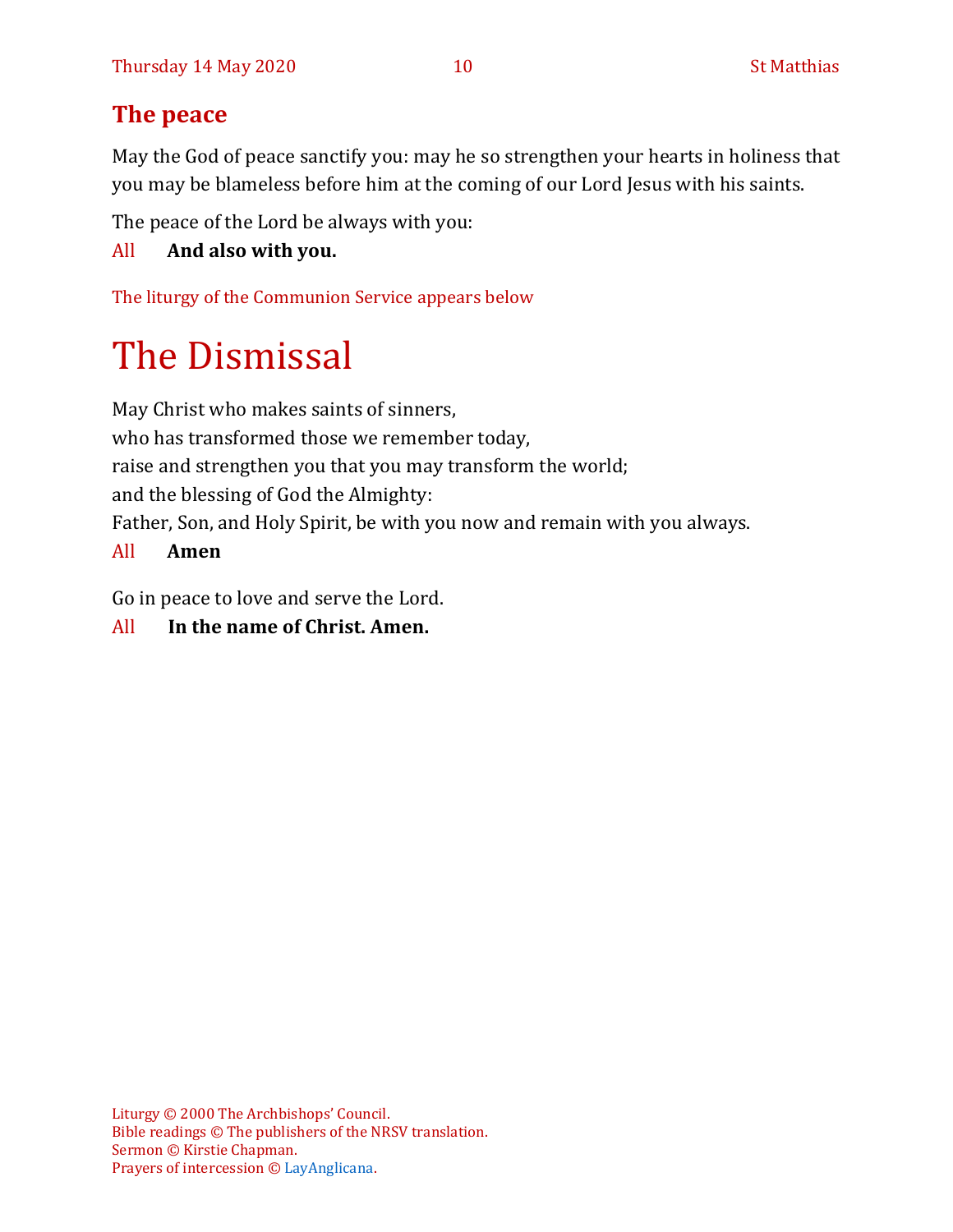### Eucharistic Prayer (prayer E)

The Lord be with you

#### All **and also with you.**

Lift up your hearts.

#### All **We lift them to the Lord.**

Let us give thanks to the Lord our God.

#### All **It is right to give thanks and praise.**

It is indeed right, our duty and our joy that we should always sing of your glory, holy Father, almighty and eternal God, through Jesus Christ your Son our Lord. For you are the hope of the nations, the builder of the city that is to come. Your love made visible in Jesus Christ brings home the lost, restores the sinner and gives dignity to the despised. In his face your light shines out, flooding lives with goodness and truth, gathering into one in your kingdom a divided and broken humanity. Therefore with all who can give voice in your creation we glorify your name, for ever praising you and saying,

All **Holy, holy, holy Lord, God of power and might, heaven and earth are full of your glory. Hosanna in the highest. Blessed is he who comes in the name of the Lord. Hosanna in the highest.**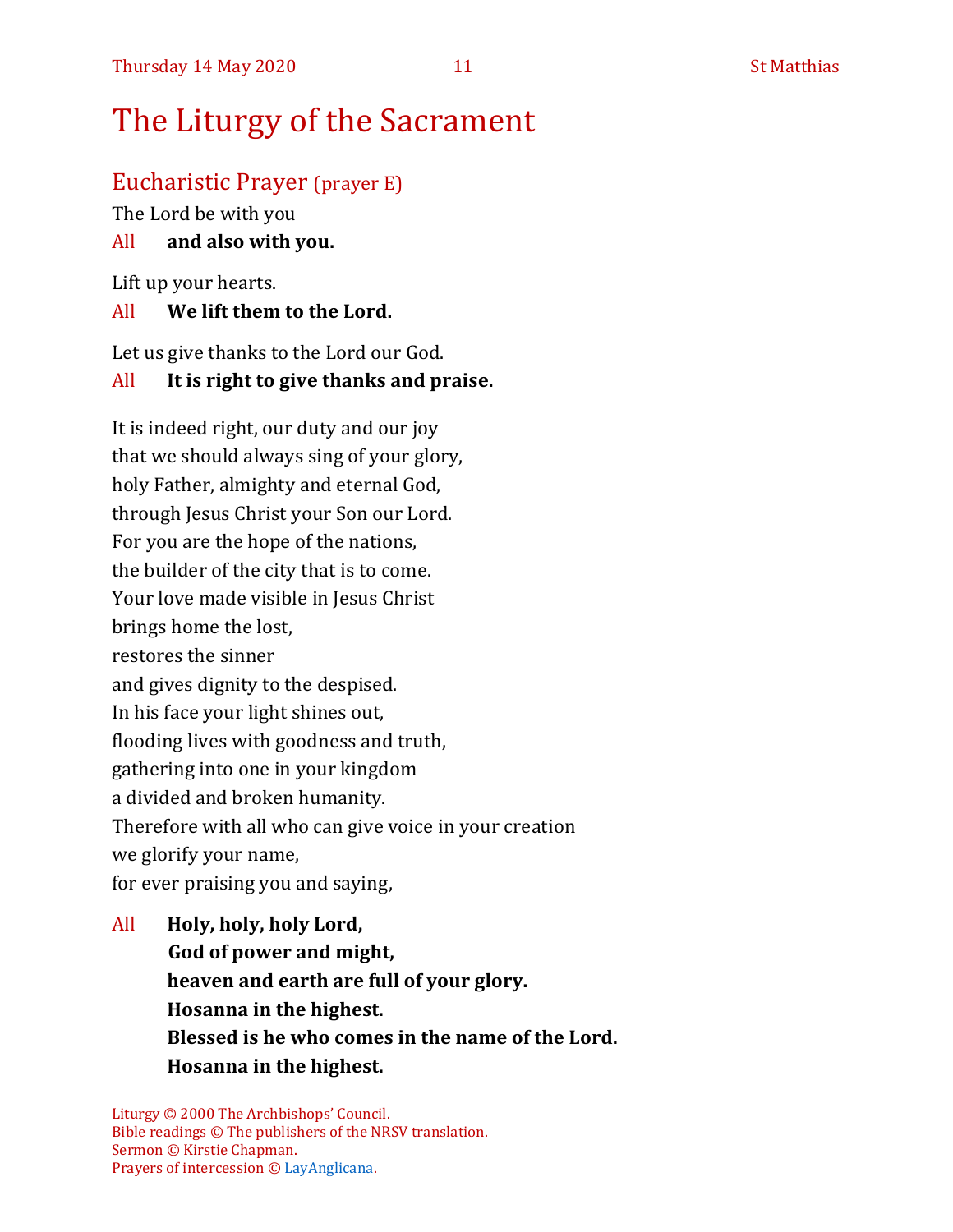We praise and bless you, loving Father, through Jesus Christ, our Lord; and as we obey his command, send your Holy Spirit, that broken bread and wine outpoured may be for us the body and blood of your dear Son.

On the night before he died he had supper with his friends and, taking bread, he praised you. He broke the bread, gave it to them and said: Take, eat; this is my body which is given for you; do this in remembrance of me.

When supper was ended he took the cup of wine. Again he praised you, gave it to them and said: Drink this, all of you; this is my blood of the new covenant, which is shed for you and for many for the forgiveness of sins. Do this, as often as you drink it, in remembrance of me.

So, Father, we remember all that Jesus did, in him we plead with confidence his sacrifice made once for all upon the cross. Bringing before you the bread of life and cup of salvation, we proclaim his death and resurrection until he comes in glory.

Great is the mystery of faith:

All **Christ has died. Christ is risen. Christ will come again.**

Lord of all life, help us to work together for that day when your kingdom comes and justice and mercy will be seen in all the earth.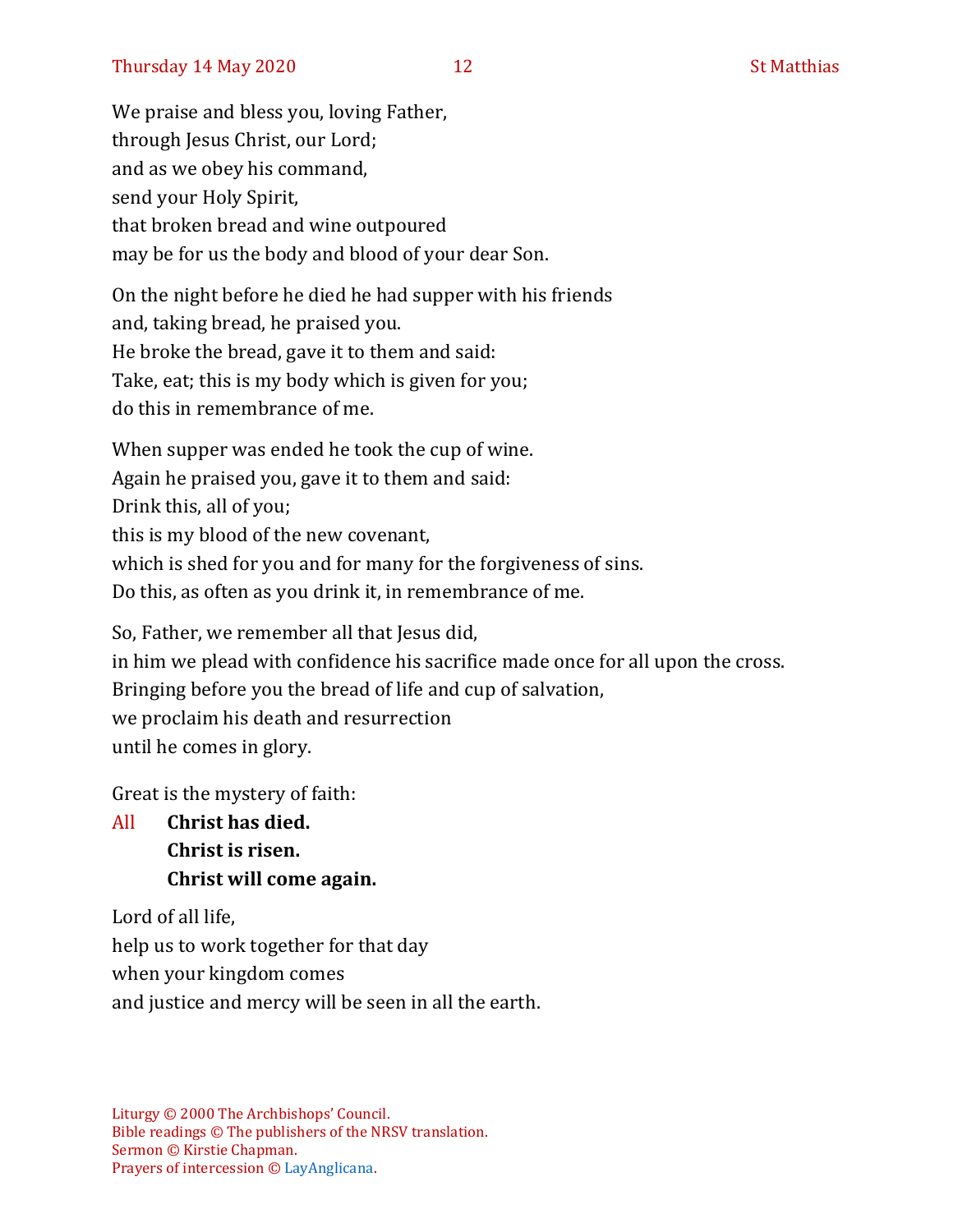#### Thursday 14 May 2020 13 13 St Matthias

Look with favour on your people, gather us in your loving arms and bring us with St Matthias and all the saints to feast at your table in heaven.

Through Christ, and with Christ, and in Christ, in the unity of the Holy Spirit, all honour and glory are yours, O loving Father, for ever and ever.

All **Amen.**

## The Lord's Prayer

As our Saviour taught us, so we pray

All **Our Father in heaven, hallowed be your name, your kingdom come, your will be done, on earth as in heaven. Give us today our daily bread. Forgive us our sins as we forgive those who sin against us. Lead us not into temptation but deliver us from evil. For the kingdom, the power, and the glory are yours now and for ever. Amen.**

## Breaking of the Bread

We break this bread to share in the body of Christ.

All **Though we are many, we are one body, because we all share in one bread.**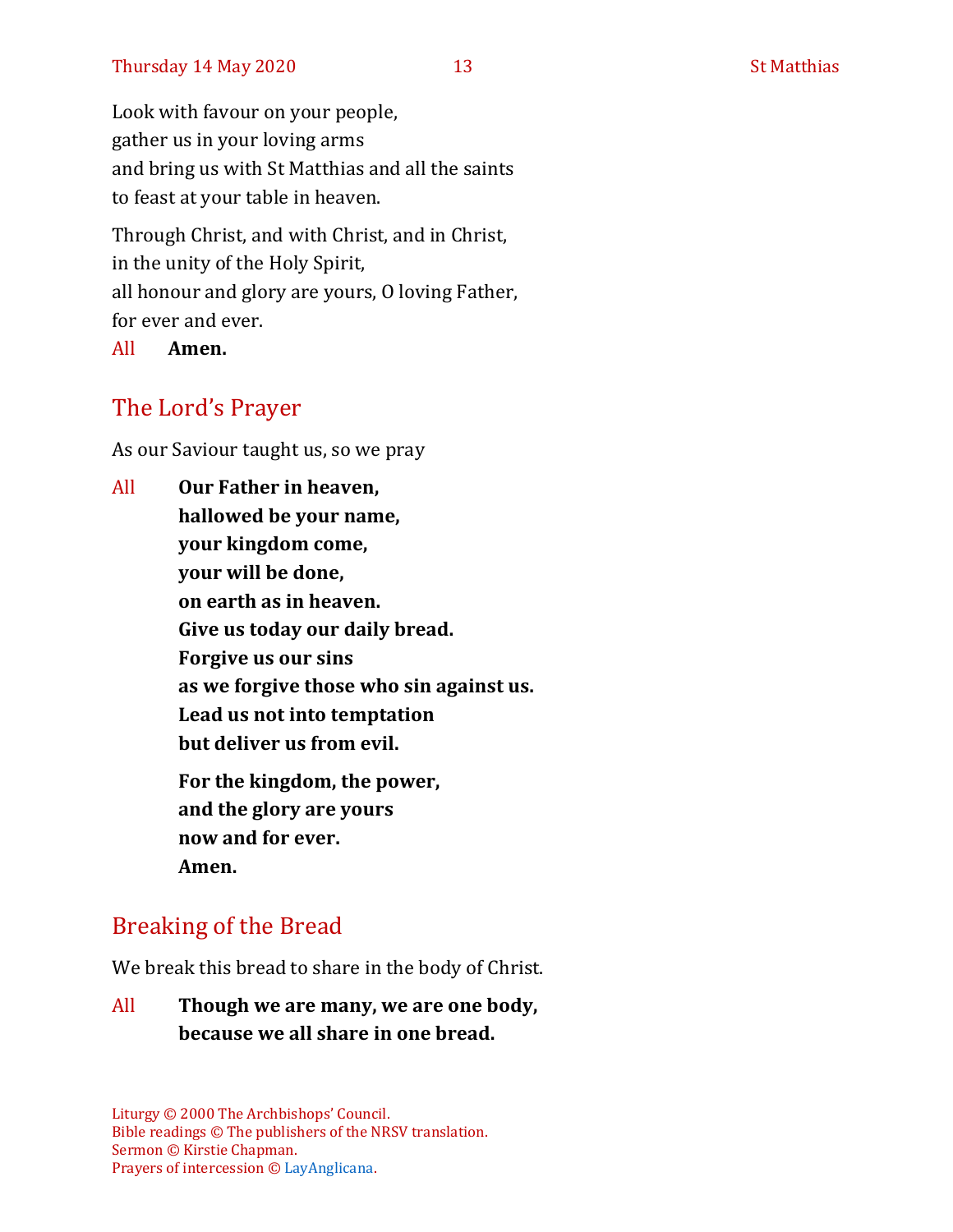All **Lamb of God,**

**you take away the sin of the world, have mercy on us. Lamb of God, you take away the sin of the world, have mercy on us.**

**Lamb of God, you take away the sin of the world, grant us peace.**

Draw near with faith.

Receive the body of our Lord Jesus Christ which he gave for you, and his blood which he shed for you. Eat and drink in remembrance that he died for you, and feed on him in your hearts by faith with thanksgiving.

All **We do not presume**

**to come to this your table, merciful Lord, trusting in our own righteousness, but in your manifold and great mercies. We are not worthy so much as to gather up the crumbs under your table. But you are the same Lord whose nature is always to have mercy. Grant us therefore, gracious Lord, so to eat the flesh of your dear Son Jesus Christ and to drink his blood, that our sinful bodies may be made clean by his body and our souls washed through his most precious blood, and that we may evermore dwell in him, and he in us. Amen.**